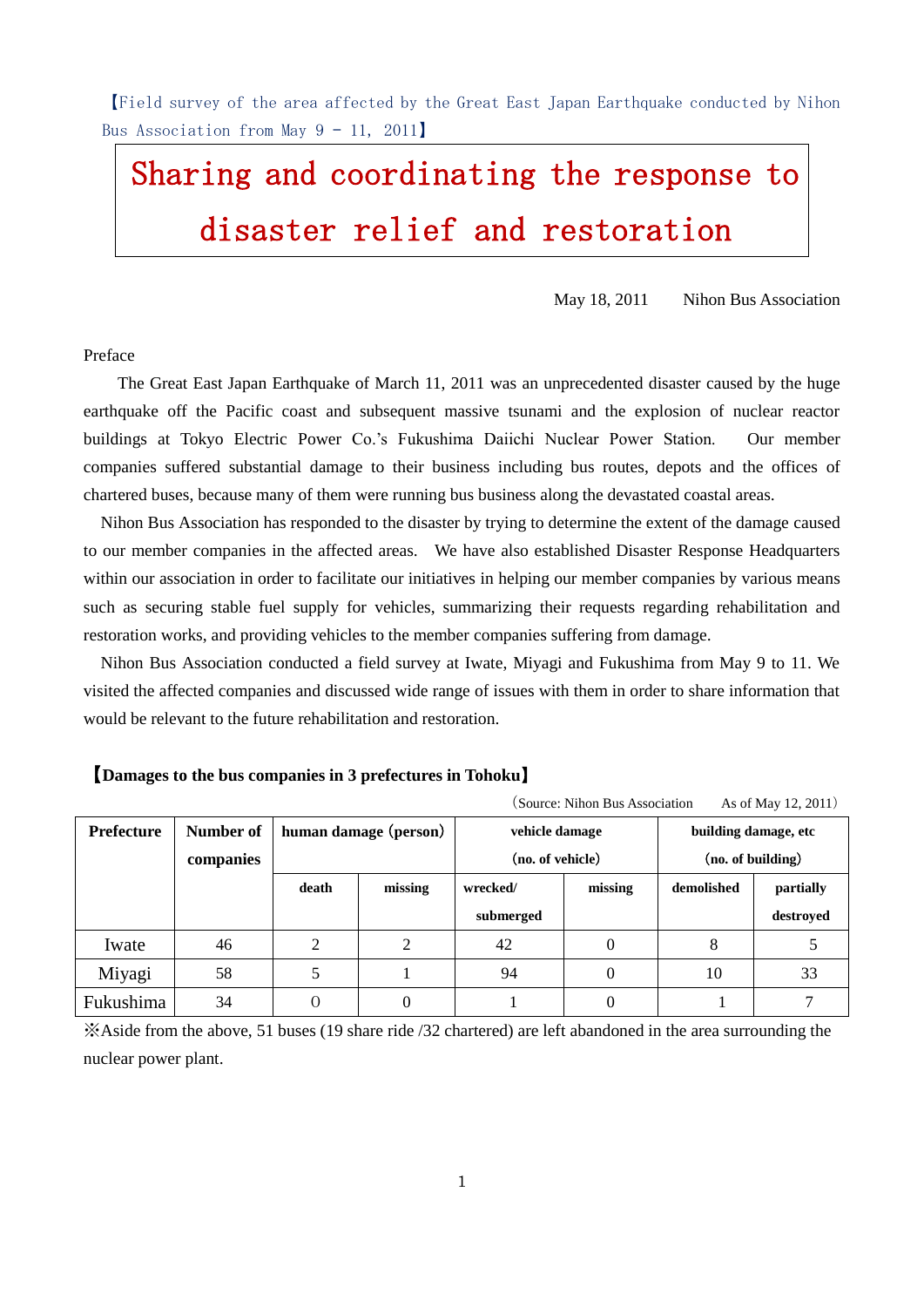# 1.**Survey of disaster affected area in Iwate Prefecture and the findings of the discussion with bus companies (May 9)**

| Survey sites                   | Companies subject to survey/discussion                          |  |  |
|--------------------------------|-----------------------------------------------------------------|--|--|
| <b>Iwate Prefecture</b>        | • Iwate Prefecture Bus Association<br>• Iwateken Kotsu Co. Ltd. |  |  |
| Kamaishi-city,<br>Otsuchi-town | · Iwate Kenpoku Bus Co. Ltd. · Otsuchi Chiiki Shinko Co. Ltd.   |  |  |
| Yamada-town, Miyako-city       | · Maruyo Taxi Co. Ltd.<br>· Shiroyama Kanko Ltd.                |  |  |

Otsuchi Chiiki Shinko Co. suffers severe damage. The office building was demolished and a chartered bus was swept all the way up to the foot of the mountain. "We heard tsunami warning and rushed to escape." said one of the employee in front of the demolished office. "But muddy waters surged so quickly and swept everything in a moment. We were lucky because we ran away immediately." The bus behind her is a chartered bus donated from Ryobi Holdings, wishing for their early recovery. Now the vehicle is used as a school bus.



Shiroyama Kanko Ltd. established a temporary office as a first step towards recovery. A chartered bus was donated from Ryobi Holdings, waiting in a garage for operation. One of the employee told us about the situation when the disaster occurred. A chartered bus was found overturned on the roadside in front of where the bus garage was once located.





completely destroyed.

※The surroundings of the Shiroyama Kanko were ※The chartered bus was overturned on the roadside.

The photo on the left was taken in front of Maruyo Taxi co. in Miyako City. Although their head office was completely destroyed, they strive to recover from the disaster by moving to the new temporary office.

The picture below shows the discussion session with Iwate Prefecture Bus Association and the member companies. This Association reported on the extent of damage and the current situation on bus services and the increasing number of cancellation regarding chartered bus contract. We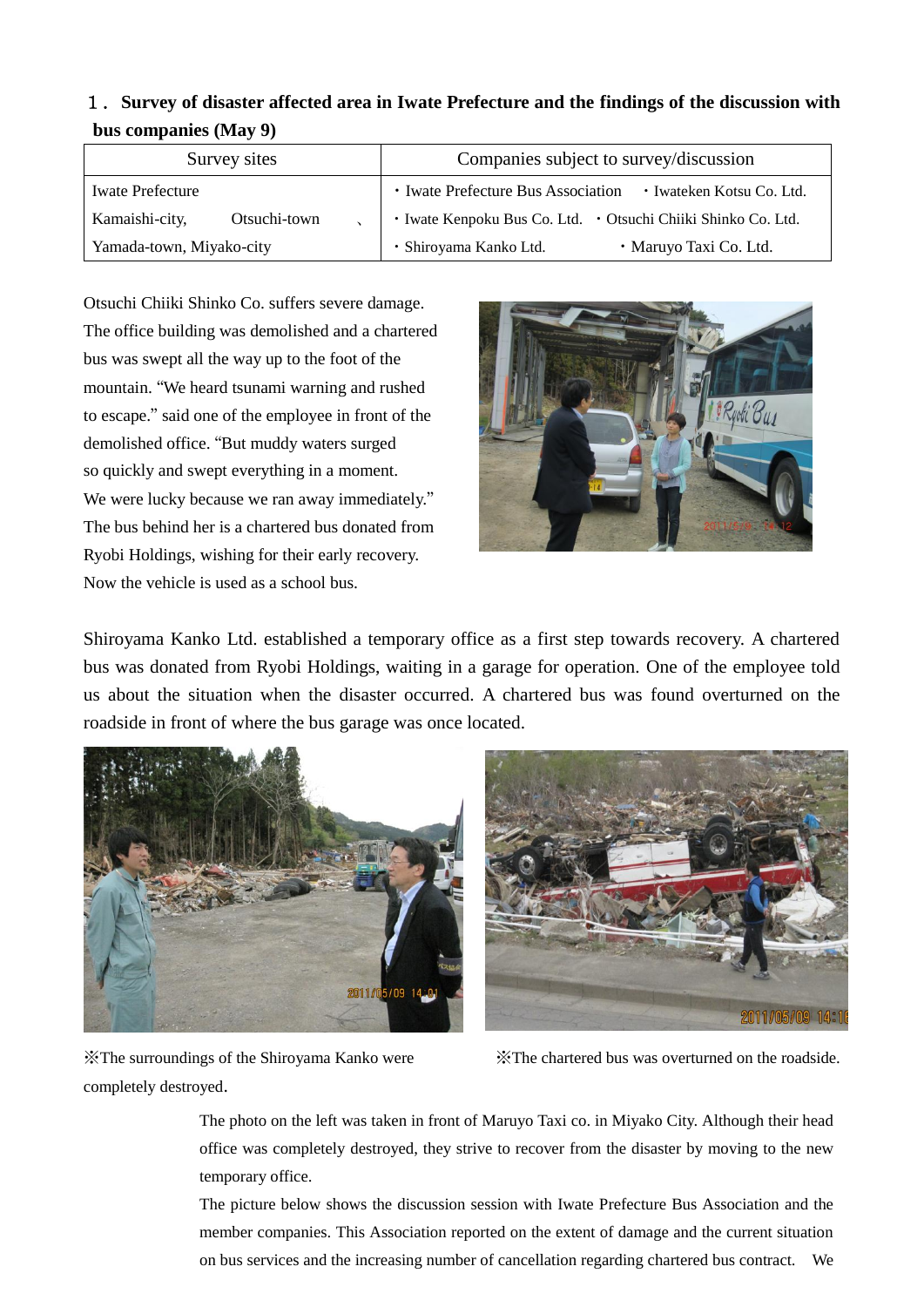

※Temporary office of Maruyo Taxi Co. and it's Chairman



※Iwate Prefecture Bus Association and Nihon Bus Association discussed for relief and recovery.

## 2.**Survey of disaster affected area in Miyagi Prefecture and the findings of the discussion with bus companies (May 10)**

| Survey sites                             | Companies subject to survey/discussion                      |  |  |
|------------------------------------------|-------------------------------------------------------------|--|--|
| Miyagi Prefecture                        | • Miyagi Prefecture Bus Association                         |  |  |
| Sendai Airport, Iwanuma city,            | · Miyagi Prefectural Government                             |  |  |
| Long-distance bus station in Sendai city | · Sendai City Transportation Bureau                         |  |  |
|                                          | · Miyagi Transportation Co., Ltd.<br>· Sendai Bus Co., Ltd. |  |  |

Discussion was held between Miyagi Prefecture Bus Association, member companies and Nihon Bus Association. Miyagi Prefecture Bus Association reported on the result of their survey regarding cancelation of chartered buses and damage on human, facilities and vehicles, followed by discussion on other matters such as the things to be done for future recovery and rehabilitation.

Mr. Fujii, president of Nihon Bus Association said "We sincerely accepted your requests. A survey team consisting of DPJ lawmakers related to our association will visit here on May 16. It is essential to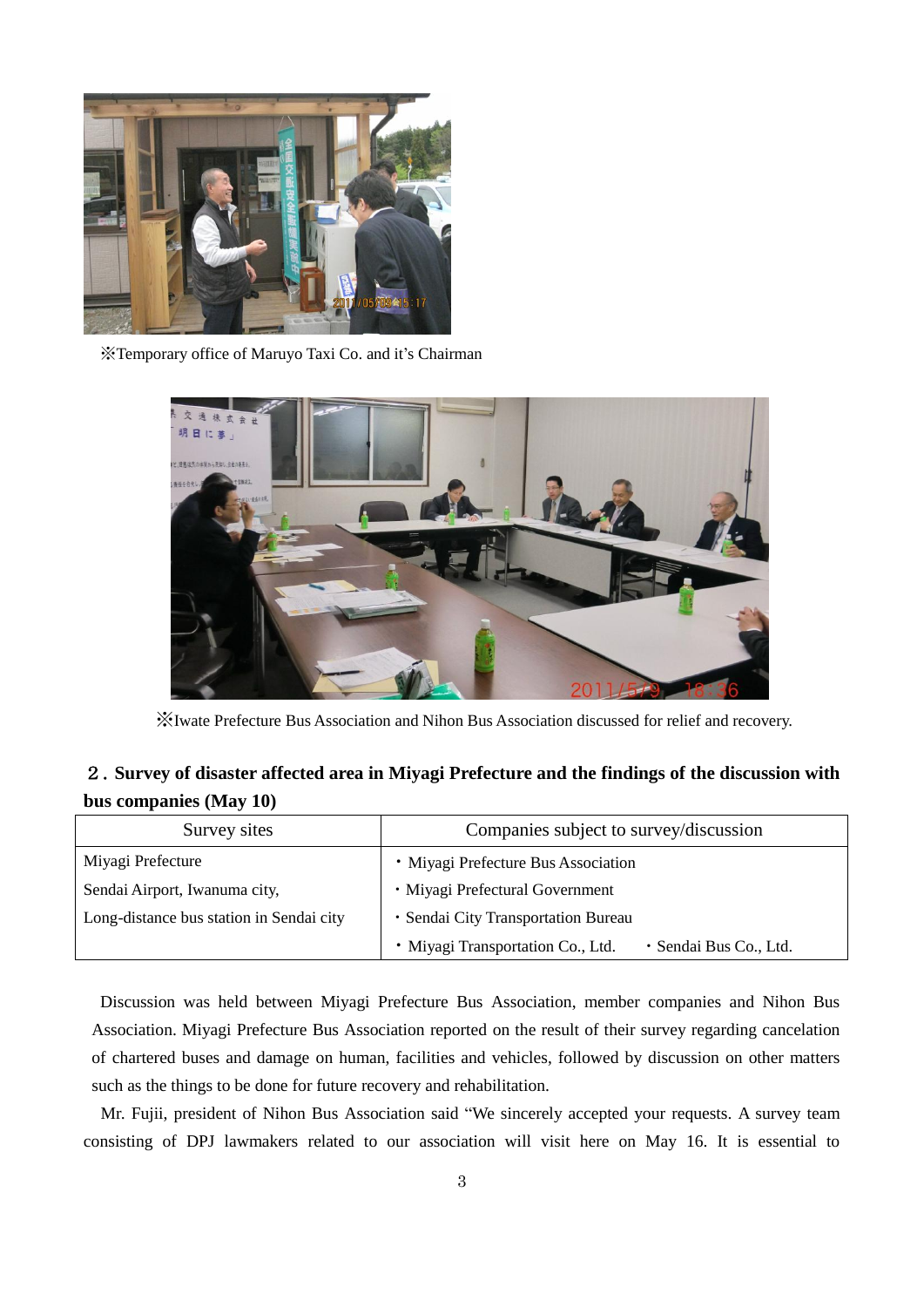communicate them about your requests and suggestions toward recovery. There seem to be a great number of cancellation of chartered buses, so we will make sincere efforts to alleviate damage caused by harmful rumor and address to your suggestions for business continuity". The team member discussed wide range of issues and tried to share common awareness with the people in Miyagi.



※Miyagi Prefecture Bus Association and Nihon Bus Association discuss on recovery and rehabilitation plans



※Expressway bus terminal in Sendai City



※Photo on the left shows the parking lot of Sendai Bus Co.

Great East Japan Earthquake and Tsunami destroyed and disabled various transportation facilities. Bus was among the first to resume operation and was deeply appreciated by many users for their services connecting affected regions and major cities in the disaster stricken area. They were able to prove that bus operation is the indispensable public transport means to our society that can play wide range of roles from daily transportation to emergency response.

 Sendai Bus Co. operated near Sendai Airport and was severely damaged by tsunami and soil liquefaction because their business location was near the coast. Office building was demolished, and it took long time to remove sandy soils on the parking lot discharged from the ground due to liquefaction. Temporary office was built to resume operation, but most of the business had been cancelled and they were facing very critical situation.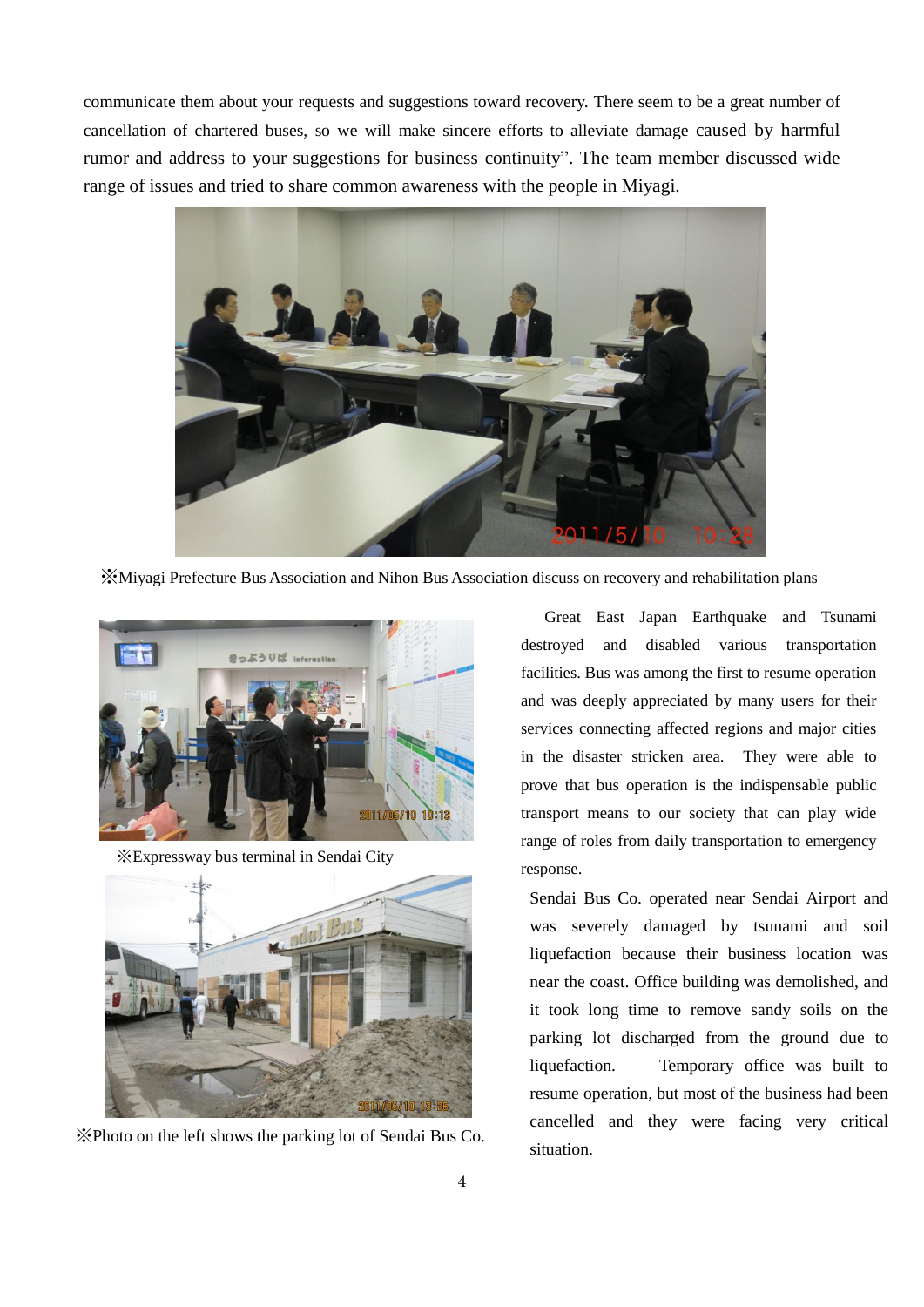### 3.**Survey of disaster affected area in Fukushima Prefecture and the findings of the discussion with bus companies (May 10)**)

| Survey sites                          | Companies subject to survey/discussion |  |  |
|---------------------------------------|----------------------------------------|--|--|
| Fukushima Prefecture                  | • Fukushima Prefecture Bus Association |  |  |
| Soma city, Katsurao village, Kawauchi | • Fukushima Transportation Inc.        |  |  |
| village                               | • Fukushima Kankou Co.                 |  |  |

Discussion was held between Fukushima Prefecture Bus Association, member companies and Nihon Bus Association.

The characteristic of Fukushima Prefecture Bus Association was that their damages are largely attributed to the accidents of TEPCO Fukushima Daiichi Nuclear Power Plant. 51 vehicles (19 share-ride buses and 32 chartered buses) are still left abandoned in the restricted area and all of the charter contracts were cancelled. Situation still remains unclear because the damages due to harmful rumor of radiation seem to be further expanding.

We tried to discuss wide range of issues and shared common awareness. President Fujii of Nihon Bus Association said "We have to investigate and define the causal relationship between the nuclear power plant accident and the subsequent damages we have been suffering, and ask for due compensation. A survey team consisting of DPJ lawmakers related to our association will visit Fukushima on May 16, and the discussion session with Fukushima Bus Association is scheduled during their visit. I urge you to submit your request to them based on the findings of today's discussion."



※Fukushima Prefecture Bus Association and Nihon Bus Association discuss on recovery and rehabilitation

plans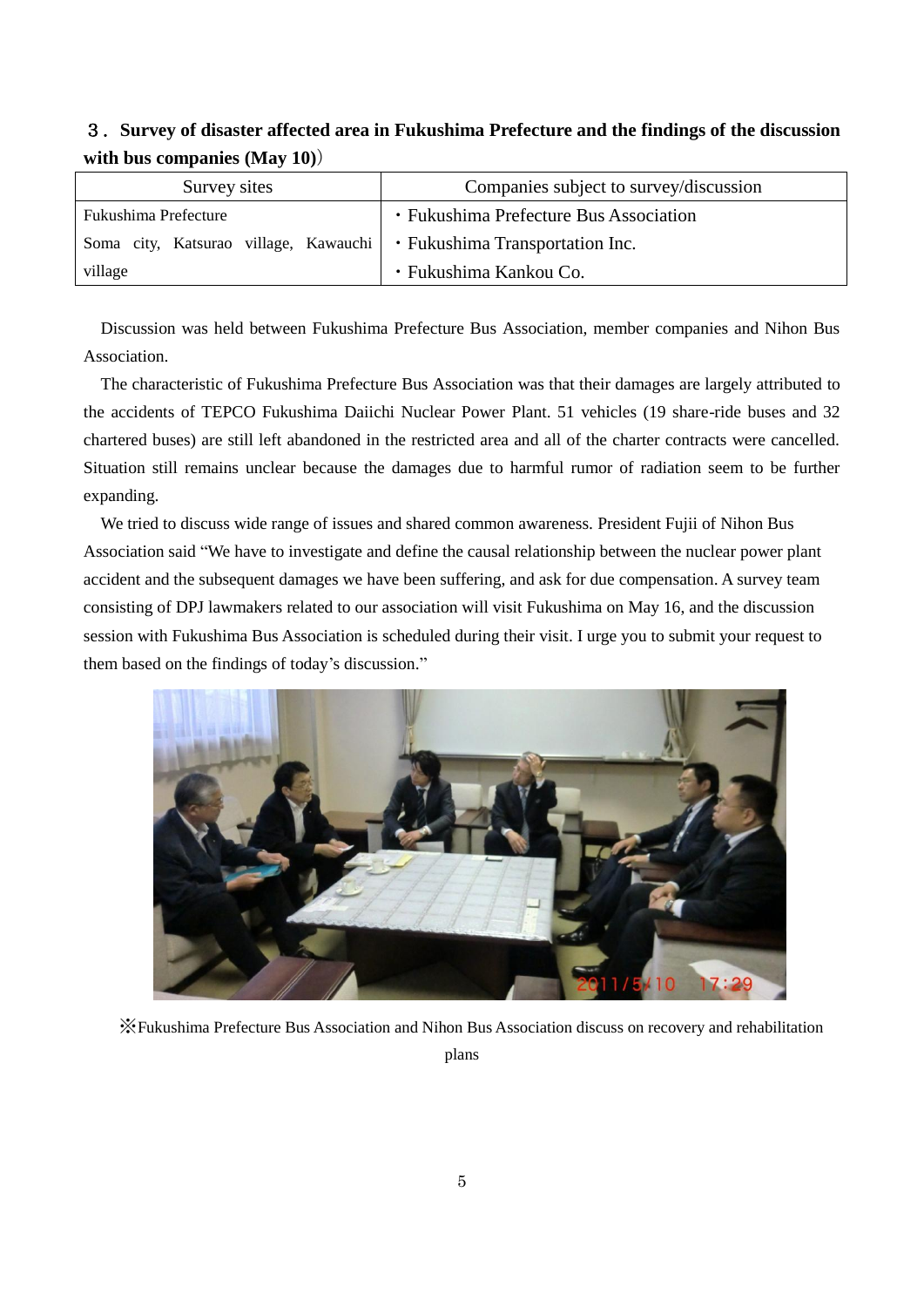According to the report made by the employees, Fukushima Transportation Ltd. Soma Office was managed to avoid being hit by Tsunami but had a difficult time transporting evacuee immediately afterwards. The office was closed down due to the subsequent explosion of Fukushima Nuclear Power Plant No1.and No.3 reactor buildings. The bus operation was resumed on March 24 between Soma Station and Fukushima Station.

Bus also provides substitute transportation for JR Joban line which was under restoration.

Kawauchi village is located about 20km away from Fukushima Daiichi Nuclear Power Plant. All the villagers and the village office were evacuated from the village to avoid potential radiation exposure. Emergency vehicles were left abandoned in front of the village office. At the adjacent parking lots, buses seemed to be resting quietly after completing the exhausting and dangerous mission of evacuating the villagers urgently.



※The employees of Fukushima Transportation Ltd. explained the situation when the office was closed.



※Emergency vehicles left behind at the parking lots.



At the desolate Kawauchi village, buses of Fukushima Transportation Ltd. were left quietly after transporting all the villagers for evacuation.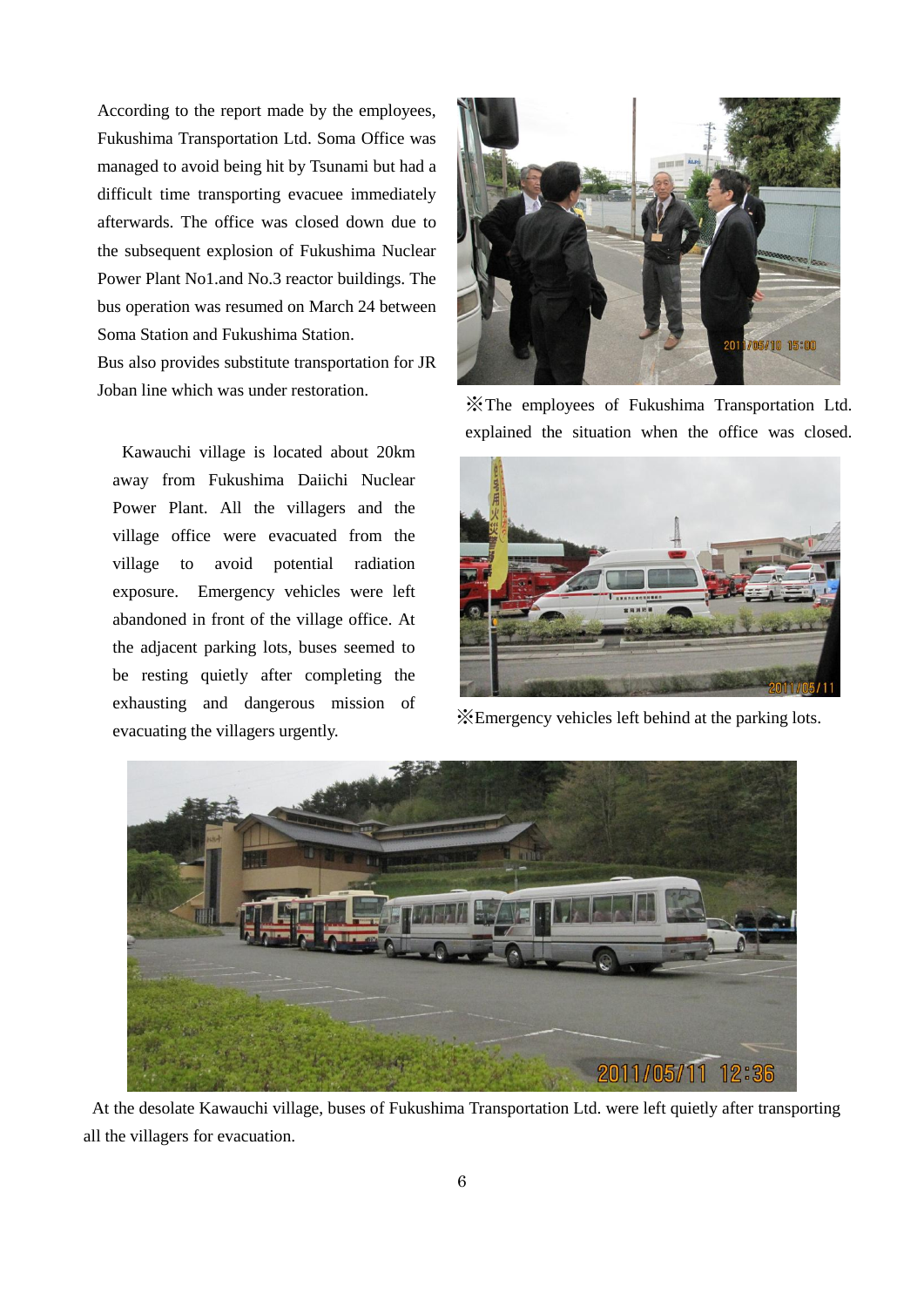# 【**Reference**】**Assistance extended by Nihon Bus Association/Request for the rehabilitation and restoration of the bus business affected by the Great East Japan Earthquake**

# (1)**Assistance program to be carried out by Nihon Bus Association for the restoration from the Great East Japan Earthquake**

(decided at the regular board of directors meeting on March 23, 2011 as a bill no.5)

|   | 1. Post-disaster restoration assistance extended by Nihon Bus Association                    |
|---|----------------------------------------------------------------------------------------------|
|   | (1) Emergency grant disbursed from the general account (to prefectural bus associations)     |
|   | Total of 4 million yen (1 million yen each to Iwate, Miyagi and Fukushima, and 1             |
|   | million yen to other prefectural associations combined). Half of the grant will be           |
|   | disbursed before March, and the rest will be disbursed in 1Q in FY2011.(April-June           |
|   | 2011)                                                                                        |
|   | (2) Assistance for post disaster recovery project disbursed from the government subsidy to   |
|   | Nihon Bus Association (discretionary reserves of 100 million yen in FY2011 budget will be    |
|   | utilized)                                                                                    |
|   | 40 million yen are preferentially reserved (10 million yen each to Iwate, Miyagi and         |
|   | Fukushima/10 million yen to other prefectures combined) The guideline for usage will         |
|   | be formulated in near future.                                                                |
|   | (3) Loan facilitation/interest subsidy (1% interest subsidy rate, 5 billion yen credit line) |
|   | (4) Collecting relief funds for sufferers (In case of Great Hanshin Awaji Earthquake: We     |
|   | collected relief fund and donated to Japan Red Cross)                                        |
|   | (5) Others (under consideration) Deferment/remission of membership fees of the affected      |
|   | members                                                                                      |
|   | (In case of Great Hanshin Awaji Earthquake: Hyogo Bus Association was exempted from 1/2of    |
|   | annual membership fees)                                                                      |
| ⋇ | In order to facilitate above-mentioned responses, we may take corrective measures when       |
|   | necessity arises as the situation progresses, including emergency execution of the           |
|   | countermeasures based on a decision taken on the sole initiative of the chairman.            |

## **(2) Request to the Minister of Land, Infrastructure, Transport and Tourism on the post-disaster recovery and rehabilitation measures (submitted on April 14)**

#### 1.**Measures for the early recovery of bus operations**

 Measures to provide transport means to community residents aimed to facilitate the recovery/rehabilitation works in the disaster-stricken area

(1) Promptly executing loans and safety net guarantees to cover the operating capital of bus companies

(2) Promptly providing the employment adjustment subsidy aimed at securing employment

(3) Emergency subsidy for the cost of repairing vehicles, offices and other facilities including bus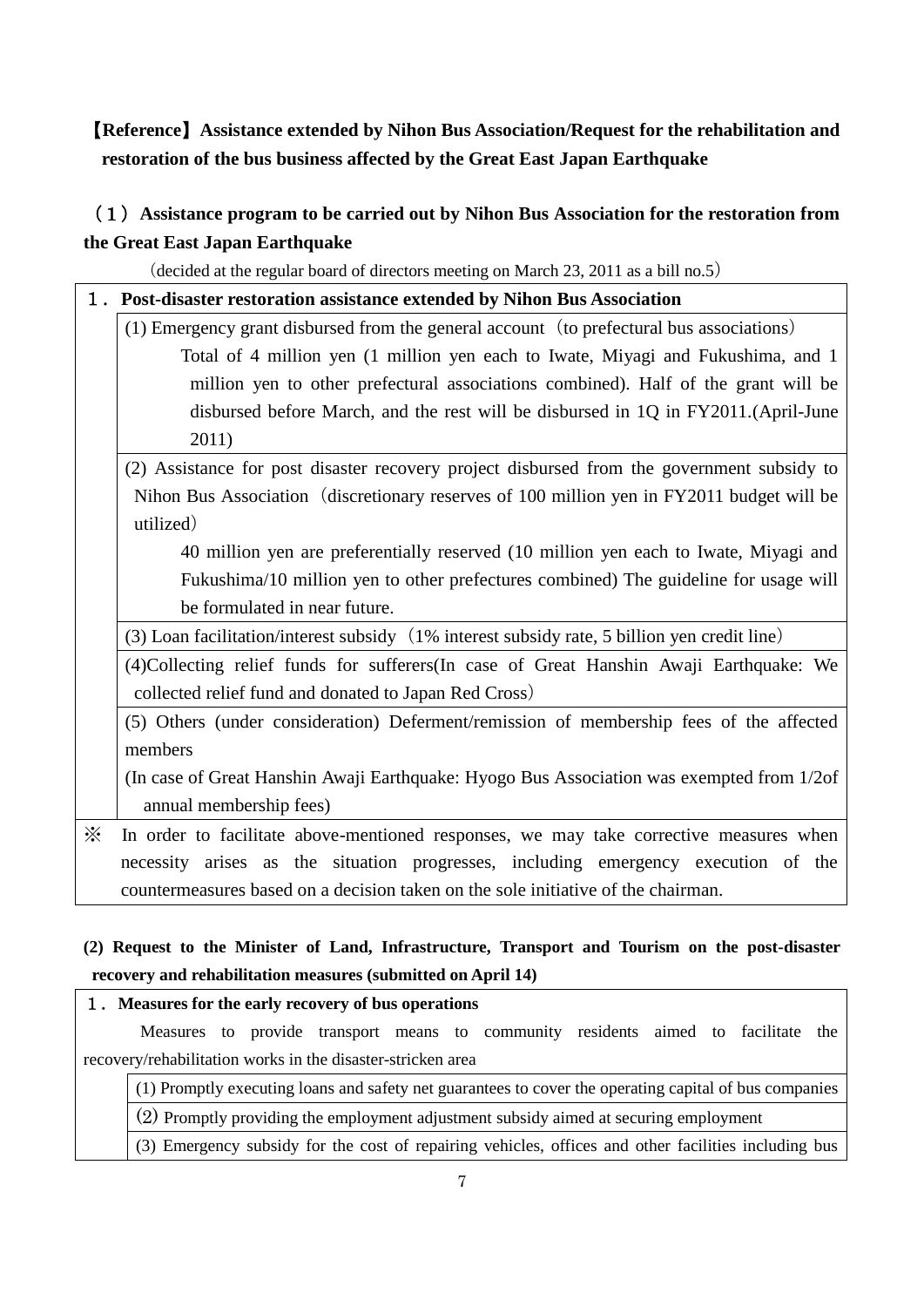|         | depots.                                                                                                       |
|---------|---------------------------------------------------------------------------------------------------------------|
|         | (4) Early rehabilitation of the infrastructures such as roads and electricity.                                |
|         | (5) Introduction of a preferential tax system for recovery response                                           |
|         | Tax reduction and exemption for vehicle-related taxes such as automobile acquisition tax,                     |
|         | automobile tax and automobile weight tax when purchasing new buses                                            |
|         | 2Tax reduction and exemption for fixed asset tax on restored offices, facilities, etc.                        |
|         | 30 ther tax reduction and exemption measures such as the reduction of business facility tax                   |
|         | during recovery period                                                                                        |
|         | (6) Allowing bus companies to temporarily bring vehicles from other regions in Japan to continue bus          |
|         | businesses                                                                                                    |
|         | Flexible enforcement of regulations regarding the acquisition of used buses such as legal                     |
|         | registration and environmental regulation                                                                     |
|         | 2. Transport management of the affected area for the time being                                               |
|         | Joint efforts should be made by national and local governments to provide the appropriate bus                 |
|         | transportation service for the time being (until full-fledged recovery works begin) by utilizing the existing |
|         | bus routes with supplementary routes in line with the development of evacuation shelters/ temporary           |
| houses. |                                                                                                               |
|         | (1) Simplified/flexible enforcement of legal procedures and subsidiary schemes with regard to the             |
|         | development and the change of fixed bus routes operated by bus companies                                      |
|         | (2) Increase the budget to be used to ensure public transportation access at the local communities.           |
|         | (3) Utilization of chartered buses when temporarily transporting large number of citizens for                 |
|         | evacuation purposes, and to secure sufficient budget to carry out the program                                 |
|         | 3. Full-fledged post-disaster restoration and development of the regional traffic system                      |
|         | Development of user-friendly public transportation scheme, breaking away from the conventional transport      |
|         | scheme that depends excessively on private vehicles.                                                          |
|         | (1) Restoration of the affected area should take into consideration the development of disaster-resistant     |
|         | community at the same time as adopting the philosophy of the Basic Transportation Act in                      |
|         | formulating public transportation system.                                                                     |
|         | (2) Participation of bus companies (that run existing bus routes) to the community development                |
|         | committees of the affected area                                                                               |
|         | (3) Not only focusing on the emergency response in securing post-disaster transportation means, focus         |
|         | should be also put on the future community development. Creation of more organized bus routes                 |
|         | should be considered, taking into account the introduction of new concepts such as consolidated               |
|         | bus terminal, designated bus lane and bus-bay.                                                                |
|         |                                                                                                               |
|         |                                                                                                               |

### Ⅱ**Strengthen the management of bus business other than the affected area**

 Aside from disaster affected area and its surroundings, bus business in general, including highway-express bus and community share-ride bus, is facing severe income decline caused by the